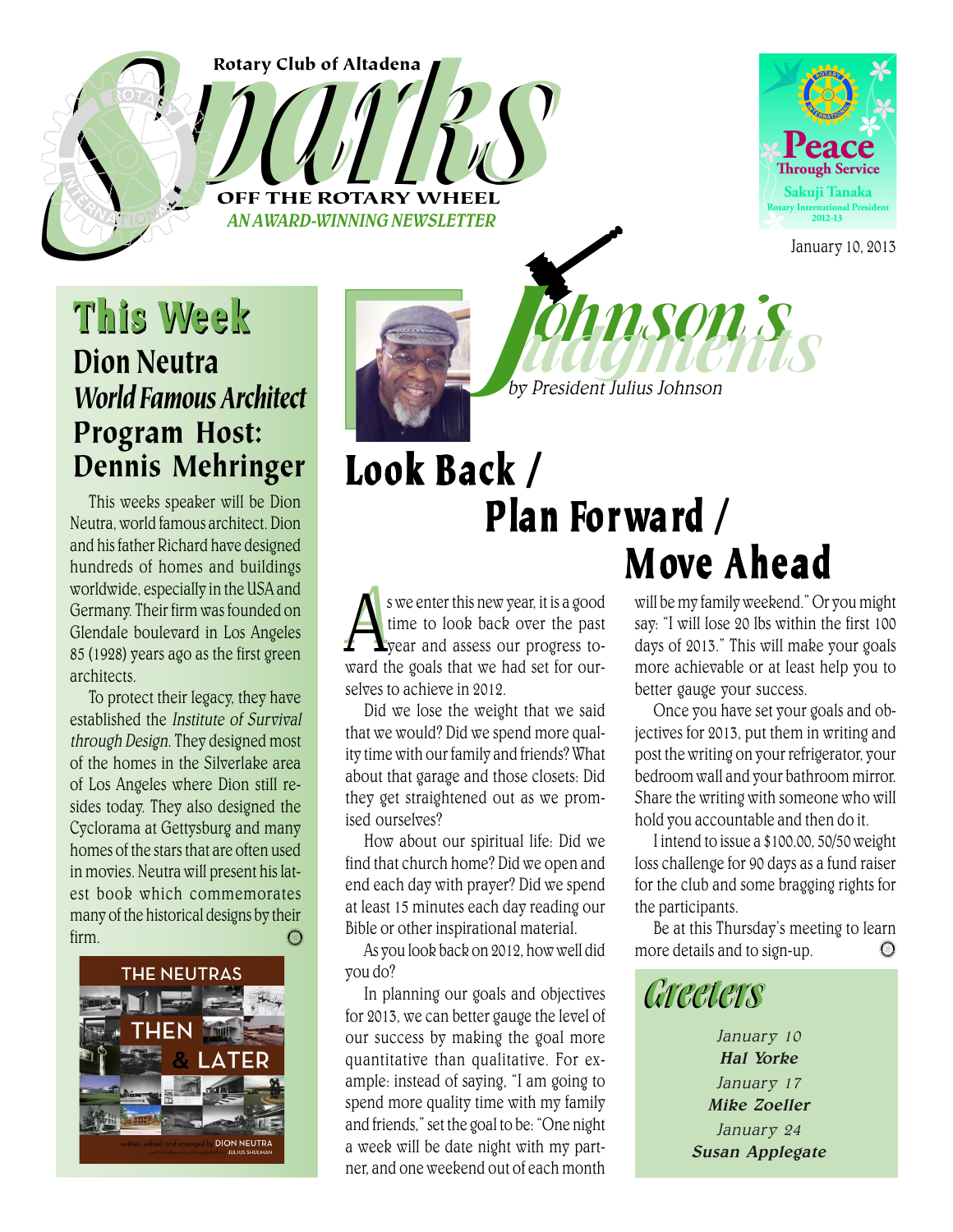

## Program Review

### Mid-term Club Assembly

For anyone whose New Year resolution<br>film was to reduce the waistline,<br>Thursday's meeting held away at Big<br>Mama's Dib Shash on Labe Aranya maant tion was to reduce the waistline, Thursday's meeting held away at Big Mama's Rib Shack on Lake Avenue meant starting those positive life changes the second week of January! Ribs, fried chicken, blackeyed peas, hot rice, collard greens and cornbread all hit the spot as we fellowshipped and discussed our plans for the 2nd half of President Julius' year.

Dennis Mehringer - as President-elect made an appeal to Julius Johnson to serve a second year. Realizing that this would

| Sparks is published 48 weeks a year and is<br>the official publication of the Rotary Club of<br>Altadena. The deadline for submission of ar-<br>ticles is Friday at 6p to current editor email,<br>fax, or delivery.<br>Rotary Club of Altadena - #7183<br>Chartered: February 14, 1949<br>P.O. Box 414, Altadena, CA 91003<br>www.altadenarotary.com<br>Meets: Thursday, 12:10p<br>Altadena Town & Country Club<br>2290 Country Club Drive · Altadena, CA<br>626-794-7163 |
|----------------------------------------------------------------------------------------------------------------------------------------------------------------------------------------------------------------------------------------------------------------------------------------------------------------------------------------------------------------------------------------------------------------------------------------------------------------------------|
|                                                                                                                                                                                                                                                                                                                                                                                                                                                                            |
| Rotary Int. Pres.  Sakuji Tanaka<br>Dist 5300 Gov.  Sylvia Veronica Whitlock                                                                                                                                                                                                                                                                                                                                                                                               |
| <b>Officers</b>                                                                                                                                                                                                                                                                                                                                                                                                                                                            |
| Julius Johnson, Pres.  Bus. 626-797-1186                                                                                                                                                                                                                                                                                                                                                                                                                                   |
|                                                                                                                                                                                                                                                                                                                                                                                                                                                                            |
| Dennis Mehringer, Pres. Elec. . Bus. 626-577-9800                                                                                                                                                                                                                                                                                                                                                                                                                          |
| Tony Hill, VPres.  Bus. 626-795-5363                                                                                                                                                                                                                                                                                                                                                                                                                                       |
| Jim Gorton, Sec.  Bus. 626-793-6215                                                                                                                                                                                                                                                                                                                                                                                                                                        |
| Mike Noll, Trea.  Bus. 626-683-0515                                                                                                                                                                                                                                                                                                                                                                                                                                        |
| <b>Directors</b>                                                                                                                                                                                                                                                                                                                                                                                                                                                           |
| Jim Gorton . Craig Cox . David Smith                                                                                                                                                                                                                                                                                                                                                                                                                                       |
| Gordon Seyffert · Sterling Louviere                                                                                                                                                                                                                                                                                                                                                                                                                                        |
|                                                                                                                                                                                                                                                                                                                                                                                                                                                                            |
| Dennis Mehringer • Tony Hill                                                                                                                                                                                                                                                                                                                                                                                                                                               |
| Chairmen                                                                                                                                                                                                                                                                                                                                                                                                                                                                   |
| Dennis Mehringer  Administration                                                                                                                                                                                                                                                                                                                                                                                                                                           |
|                                                                                                                                                                                                                                                                                                                                                                                                                                                                            |
| Jacque Foreman  Public Awareness                                                                                                                                                                                                                                                                                                                                                                                                                                           |
| Jacque Foreman  Acting Publicity                                                                                                                                                                                                                                                                                                                                                                                                                                           |
| Jacque Foreman Sparks/Website                                                                                                                                                                                                                                                                                                                                                                                                                                              |
|                                                                                                                                                                                                                                                                                                                                                                                                                                                                            |
|                                                                                                                                                                                                                                                                                                                                                                                                                                                                            |
|                                                                                                                                                                                                                                                                                                                                                                                                                                                                            |
| John Frykenberg  International                                                                                                                                                                                                                                                                                                                                                                                                                                             |
| Gordon Seyffert  Youth Contests/Awards                                                                                                                                                                                                                                                                                                                                                                                                                                     |
| Hal Yorke  Vocational/Youth Projects                                                                                                                                                                                                                                                                                                                                                                                                                                       |
| Ray Carlson  New Generation                                                                                                                                                                                                                                                                                                                                                                                                                                                |
| Gordon Seyffert  Membership                                                                                                                                                                                                                                                                                                                                                                                                                                                |
|                                                                                                                                                                                                                                                                                                                                                                                                                                                                            |
| Editor, Design & Typesetting  Foreman Graphics                                                                                                                                                                                                                                                                                                                                                                                                                             |
|                                                                                                                                                                                                                                                                                                                                                                                                                                                                            |
|                                                                                                                                                                                                                                                                                                                                                                                                                                                                            |

mean serving as President-elect for two years in a row, he quickly changed his mind. Because the PE has the responsibility of coordinating with the Town & Country Club and arranging our meetings away, this year has been a bit more involved than in the past. Dennis also realized that he needed to convene the club nominating committee so that he wouldn't have to serve as Club President for a third term. We look forward to the new slate.

Jacque Foreman - encouraged members who do not contribute to Sparks with reviews and articles to add their names to the list. She explained what goes into creating our award-winning newsletter and ways that we can all help.

Craig Cox - congratulated the club on going over \$500,000 in contributions to the Rotary Foundation. He presented two Paul Harris Fellowships to President-elect Mehringer — one for his daughter-in-law and the other for his wife. Craig also encouraged those who really liked the work of the Foundation to consider making a commitment to contributing \$1000/year to join the Paul Harris Society. All members were encouraged to be Rotary Foundation sustaining members by contributing at least \$100/year. In addition, the club would continue to match credit toward Paul Harris Fellowships for contributions of \$100 or more.

Gordon Seyffert - reviewed the progress of the Membership committee.

### January Rotary Awareness Month *Program Chair, Dennis Mehringer* Jan 10 - Dion Neutra, Architect Jan 17 - To be Announced Jan 24 - To be Announced Jan 31 - To be Announced

We will be inducting new member Josh Miller on January 10. The membership will continue to meet the 2nd Thursday of the month at Gordon's home at 7p. The committee is open to all members. In addition, Gordon handed out the first portion of a list of businesses from the Altadena directory. The goal is to make sure we are inviting the owners of home-based business to join us.

Gordon also reviewed the members who will be coordinating our student contests and awards for the Spring. Many new members have stepped up to the plate. Stay tuned for programs that will include the 4 Way Speech Contest (Kevin Moore), Dan Stover Music Awards (Quick Cunningham), Junior ROTC (Alan Kindrick), and PCC Vets (Craig Cox with new member Josh Miller).

Hal York - described his plans for ramping up for RYLA in March. Student interviews took place Friday, January 4 at John Muir HS and Saturday, January 6 at Tony Hill's office for four private local High Schools to find two young women and two young men to send to the event.

Please turn to Program, p. 5

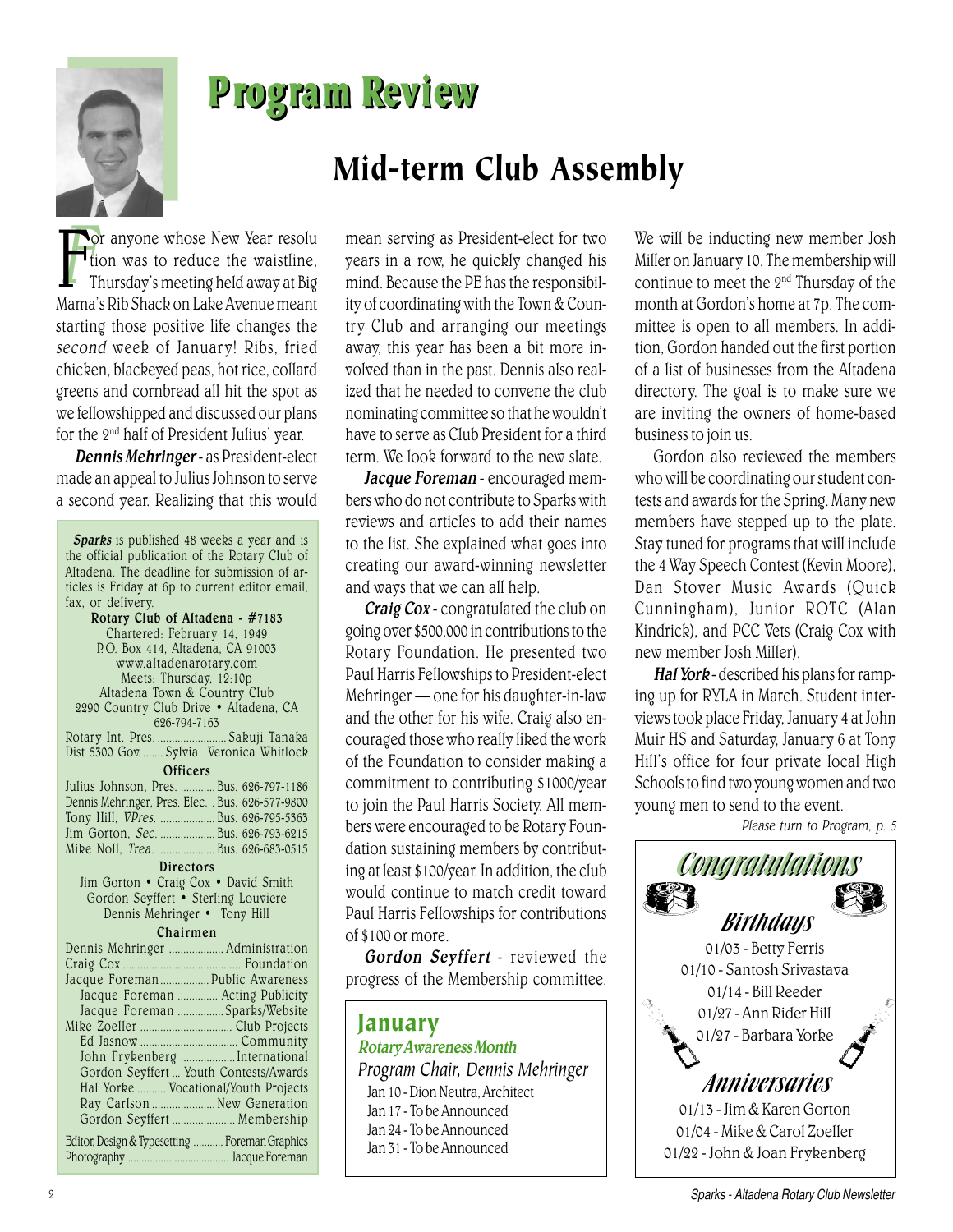

by Gordon Seyffert, Membership Chair

A recent Gordon's Corner column suggested (towards) the end) that Altadena has various untapped business and professional classifi-

cations that might be considered as we look to recruit new members. As I wrote that column, it slowly dawned on me — a relative newcomer to our community that the task of identifying good classification candidates might be made easier by finding a good working technique for brainstorming some targets.

And so I did what came naturally. I took the words **Rotary** and **classification** and threw them into the search box of one of the more popular search engines. Several immediate possibilities were then suggested to me, and I chose to run a search for Rotary classifications list. Scanning the hits, the top one offered a pdf file from a site with the base URL of ClubRunner in Canada. I thought, "What a good omen!" [Here's the actual link: www.clubrunner.ca/zonedata/22/html/ 846/Classification%20List%20.pdf]

When the download completed, I had a document that began with this introduction:

"This Classification list is general in nature and could be used in most medium size Rotary Clubs. To customize it for your club simply remove the classifications that are not available in your area and add those that are not shown on this list. It is suggested that you use a Chamber of Commerce business list or the headings in your local yellow page phone directory to help modify this list to fit your available classifications."

those fat little business telephone directo-And so I turned to a copy of one of ries with Altadena printed on the spine in

a large font. You know the one.... Copies can be located inside the Altadena Community Center on Altadena Drive, and also outside of Steve's Pet Store on North Lake Avenue.

But wait! Already I was thinking about new possibilities. Does anyone in our club know the person or persons who manage(s) the Altadena Community Center? For that manner, does anyone know who owns the Steve's Pet Store business? If you have the answers, then please drop me an email or pick up the phone and tell me what you know.

Not just the names, but the background story as well. How well do you know them? Are you aware if they've ever been approached about coming to one of our meetings? Have they ever been our featured speaker, or has anyone thought of inviting them to speak? Have you considered dropping by to discuss Rotary with them?

At the Altadena Chamber of Commerce (online — and with a membership list that's an alternative to the phone directory I mention), I found that Steve's Pets is a member, and that the name of Carrie Meyers was listed as the business contact person. It did not say if she is the owner, but it's a start.

And, speaking of the Chamber online [www.altadenachamber.org/membership/member-directory/], they also offer these helpful categories for our review: Community, Consultant, Contractor & Home Repair, Food & Dining, Health, Real Estate, Religious, Schools, Services, Shopping, and Sports & Recreation. Take a  $look$ ....

I did not find the Altadena Community Center listed anywhere with the Chamber, however. But, as I say, it's a start. Are you thinking of how you might bring a new member into our club? I've offered some tools toward that end, and it's certainly the time of year to ponder new beginnings. Membership is the responsibility of us all!

### Program

#### Continued from p.2

Classifications

Tony Hill - thanked the members for turning in their surveys on potential fellowship events. His committee will be publishing a calendar of events that will include a behind the scenes tour of the Huntington Gardens, a hike and lunch at Theo Clarke's, and a Dodger game.

Ed Jasnow - shared about two community events that were underway. The first will be the delivery of thirty five, \$300 mini grants to our local teachers. Ed would like to share the joy of delivering these funds with any Rotarian who would like to be involved. We will see the teachers later in the year to hear what they were able to accomplish. Second, new member Sammy Kayali will be organizing a service project with Eliot Middle School. Eliot could really use some tender loving care to help better the environment for learning. Be on the lookout for Sammy's reports and be ready to help.

Ray Carlson - explained about new generations as an avenue of service in Rotary. We will continue to use entrepreneurship as a way of building up young people. Ray is encouraged that more young people will be submitting business plans as part of the Dewey Merrill awards.

John Frykenberg - reviewed the work of the International Committee. We will have an opportunity to participate in a build in Mexico later this year. Also, we continue to develop matching grants for entrepreneur training in Nigeria.

Craig Cox  $\bigcirc$ Whew!! – see why we need more members.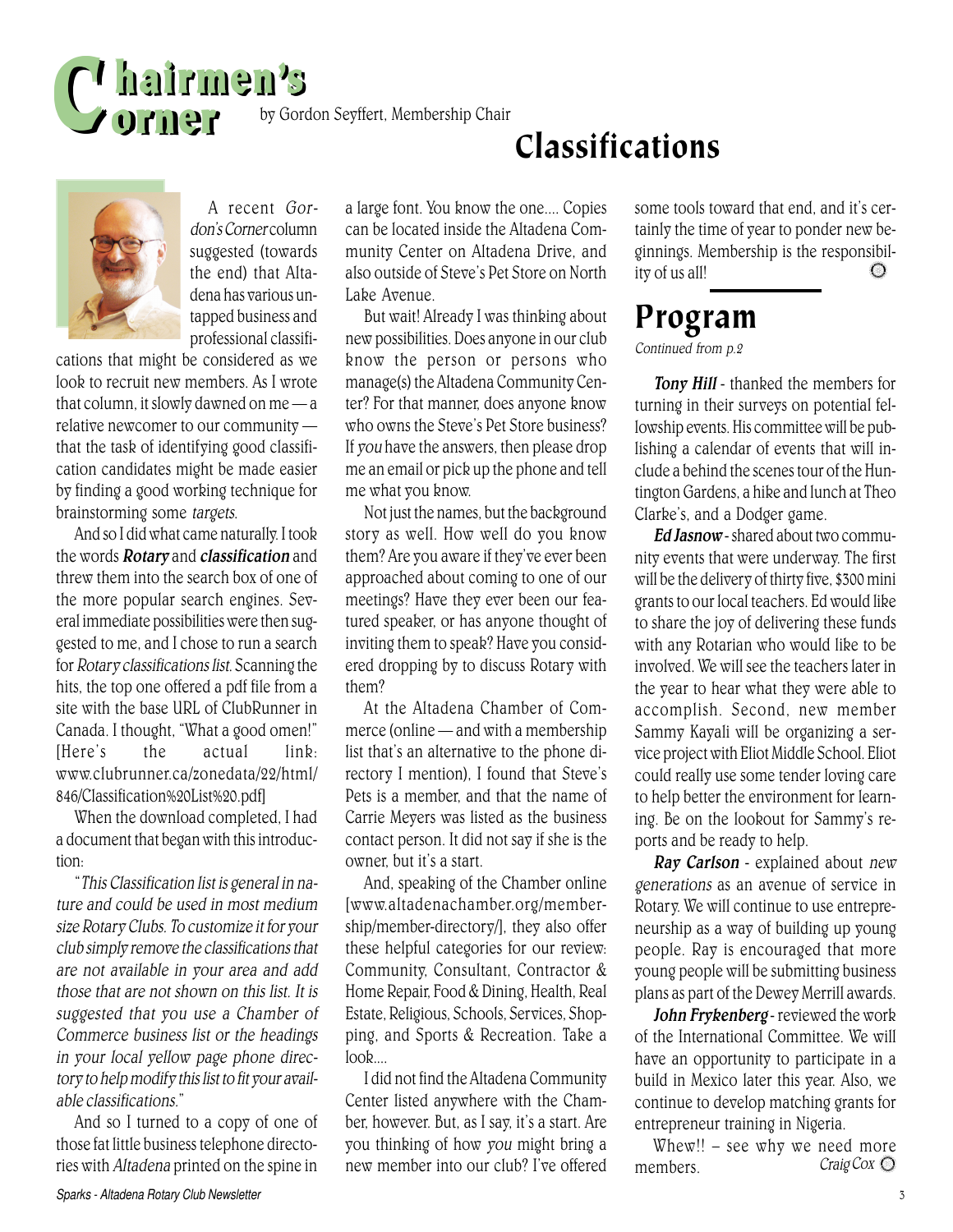

### Economic Update In the News

Retail sales rose 0.7 percent for the week ending December 22, according to the ICSC-Goldman Sachs index. On a year-over-year basis, retailers saw sales increase 3.2 percent.

The Standard & Poor's/Case-Shiller 20 city housing price index — on a non-seasonally adjusted basis — fell 0.1 percent in October, following a revised 0.2 percent increase in September. On a yearover-year basis, prices rose 4.3 percent compared with October 2011.

New home sales rose 4.4 percent in November to a seasonally adjusted annual rate of 377,000 units from a revised rate of 361,000 units in October. On a yearover-year basis, new home sales were up 15.3 percent compared with November 2011. At the current sales pace, there's a 4.7-month supply of new homes on the market.

The consumer confidence index fell to 65.1 in December from a revised 71.5 in November. The index was benchmarked at 100 in 1985, a year chosen because it was neither a peak nor a trough in consumer confidence. The expectations component of the index fell 15 points in December, reflecting concerns over the pending fiscal cliff.

Pending home sales, a forward-looking indicator based on signed contracts, rose 1.7 percent in November. On a yearover-year basis, pending home sales were up 9.8 percent compared with November 2011.

Initial claims for unemployment benefits for the week ending December 22 fell by 12,000 to 350,000. Continuing claims for the week ending December 15 fell by 32,000 to 3.206 million. The less volatile four-week average of claims for unem-

ployment benefits was 356,750, the lowest reading since March 2008.

Upcoming on the economic calendar are reports on construction spending - January 2 and factory orders - January 4.

### Industry Insider FHA Flip Waiver to the 90-Day Restriction Has Been Extended

The Federal Housing Administration (FHA) recently announced that it is extending the availability of the temporary flip waiver that previously prohibited FHA financing for properties being resold within 90 days of previous acquisition. The flip waiver has been extended to December 31, 2014.

The waiver is applicable to all singlefamily properties being resold within the 90-day period after prior acquisition, and is not limited to foreclosed properties.

The waiver is subject to certain conditions, and mortgages must meet the following requirements to be eligible for the waiver:

- All transactions must be arms-length, with no identity of interest between the buyer and the seller or any other parties participating in the sales transaction.
- The seller must hold recorded title to the property.
- There's no pattern of previous flipping activity as evidenced by multiple title transfers within a 12-month time frame (this is not limited to just resales).
- The property was marketed openly and fairly, such as MLS, auction or FSBO.

Additional restrictions apply if the sale price of the property is 20 percent or more above the seller's acquisition cost. Under these conditions, the waiver will apply only if the lender meets the following requirements:

- Prospect requires a second appraisal (not charged to the borrower).
- An FHA appraiser must perform an appraisal in compliance with all FHA requirements.

• The second appraisal must justify the value increase above the first appraisal to be eligible for the waiver.

• A property inspection must be ordered and paid for by the buyer. Any health and safety issues discovered during the inspection must be satisfied and re-inspected by the home inspector after resolution.

If you would like to know more about the FHA flip waiver to the 90-day restriction and how these changes might benefit your clients, please contact me.

### Mind Your Money How to Appeal Your Property Taxes

The National Taxpayers Union says that up to 60 percent of homeowners may be paying too much in property tax. From 2005 to 2009, US property taxes increased about 20 percent, says the National Association of Home Builders, while during the same period, home prices fell about 31 percent.

Once you receive your property tax bill, the window to appeal may be short (10 to 30 days), so don't delay. If you think you're overpaying:

- Visit your tax office's website or local office to obtain a copy of your property's assessment (called a property card) and the instructions and forms you need to appeal. The appeal process can vary depending on where you live, so follow your tax office's instructions carefully.
- Scrutinize the assessor's description of your property. Look for errors that inflate the value of your home, such as incorrect square footage, nonexistent amenities or an improper lot size. Any assessment error will help your appeal. Please turn to Money p. 5